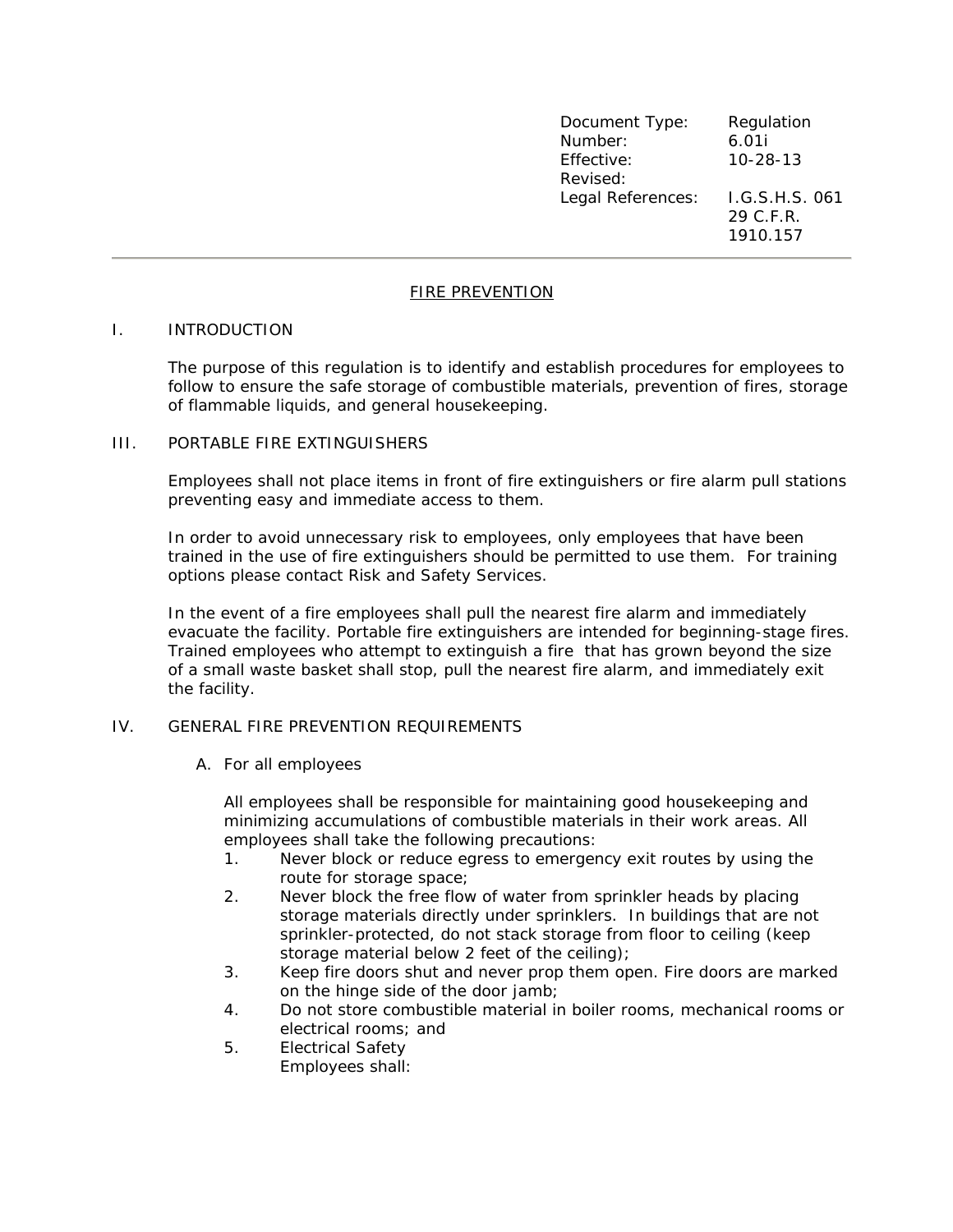- a. Inspect electrical equipment (power strips, extension cords, etc.) prior to use and discontinue use when damage is found until repaired or replaced;
- b. Never place items in front or on top of hard wired electrical equipment (such as circuit breaker panels or transformers);
- c. Never connect multiple power strips or extension cords together, i.e. daisy chain fashion; these devices must be plugged directly into an outlet;
- d. Not run power strips or extension cords through doorways, walls, or through ceilings; and
- e. Use extension cords on a temporary basis only.
- f. Prior to using space heaters, employees shall first attempt adjusting the thermostat to control the temperature/climate. However, when space heaters are necessary, employees shall plug the heater directly into an outlet and not place it near (within 3 feet of) waste baskets or other combustible material. All space heaters must have an auto shut-off feature.
- B. Additional Safety Requirements

Some employees may need to take additional measures to prevent workplace fires. Where applicable the following precautions shall be taken:

- 1. Flammable and Combustible Liquids Handling and Storage:
	- a. When large quantities of flammable liquids are used or need to be stored, they should be stored in flammable storage cabinets;
	- b. Use grounding and bonding when transferring flammable liquids to new containers;
	- c. Fuel cans shall always be placed on the ground when filling. Never fill them in the bed of a vehicle;
	- c. Safety cans shall be used to transport and store fuel. Damaged safety cans shall not be used;
	- d. Weeds and rubbish shall not be permitted to accumulate around fuel dispensing tanks;
	- e. Containers of flammable or combustible liquids and compressed gasses shall not be stored in such locations or in a manner that could result in damage to the container. Containers shall not be stored where they are exposed to heat or direct sunlight or in egress routes or near exit ways;
	- f. Materials that will react with water shall not be stored in the same room with flammable or combustible liquids;
	- g. "No Smoking or Open Flames" signs shall be posted in areas or places where fire or explosion hazards exist; and
	- h. Battery-charging stations where hydrogen gas may be released shall be located in well-ventilated areas.

# V. PERFORMING HOT WORK OUTSIDE OF DESIGNATED AREAS

A Hot Work Permit (Exhibit 6.01ii) is required for *any* temporary operation (including work performed by employees, contractors, or subcontractors in City owned and operated facilities) involving open flames or producing heat and/or sparks outside of a designated area (such as a welding shop). Instructions on completion of hot work permits can be found in Exhibit 6.01ii. Employees shall request additional Hot Work Permit forms from Risk and Safety Services, or use an equivalent form approved by a